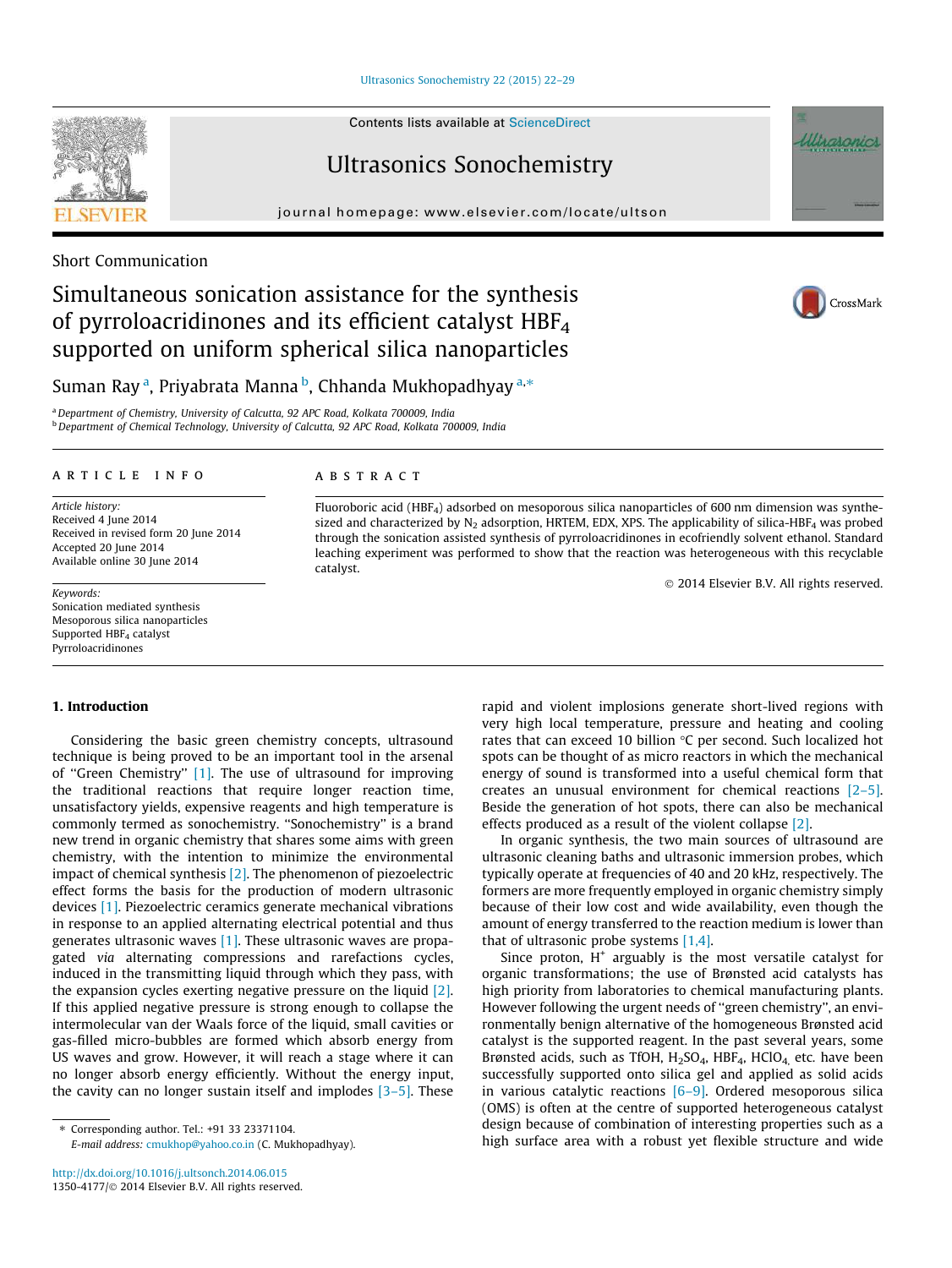

Fig. 1. Biologically active pyrrolo[2,3,4-kl]acridine parent ring containing alkaloids.



Scheme 1. Ultrasound assisted synthesis of pyrrolo[2,3,4-kl]acridones.

range of compositional variations [10,11]. Moreover, the pore arrangements make them ideal objects for characterization studies, while the pore architecture is usually highly accessible to most common reagents. Such properties are essential for tuning and transforming the composite into a highly performing catalyst. Design and synthesis of surface functionalized ordered mesoporous silica materials have attracted particular attention for their application in catalysis, adsorption, ion-exchange, sensing and so on [12–14]. When such ultrasound assisted synthesis is coupled with the use of heterogeneous catalysis, it fulfills most of criteria of green and sustainable synthesis.

Acridine derivatives were chiefly used as stains for dye manufacturing (e.g., acridine orange) until their fluorescence and chemiluminescence properties found various new applications [15]. Among them, pyrroloacridines and pyrroloacridones are of particular interest because they have a variety of interesting biological activities. Pyrroloacridones are active in assays for anthelmintic, antitumor, antifungal and DNA binding [16–21]. Their abilities to intercalate into DNA are particularly important in inhibiting the growth of cancerous cells, making these compounds ideal for developing novel anticancer drugs [22,23]. Significantly, the pyrrolo[2,3,4-kl]acridine parent ring system is present in some novel pentacyclic alkaloids, Plakinidines A, B, and C (Fig. 1), which were isolated from a Plakortis sponge in 1990 [17,24,25]. Plakinidines A and B exhibited in vitro activity against Nippostrongylus brastiliensis, and Plakinidine A showed activity against reverse transcriptase [24]. Only a few reports are available for the synthesis of these molecules, moreover, these methods require multistep syntheses [21,25].

Thus keeping in mind the environmentally benign features of sonochemical assisted synthesis, and in continuation of our interest in sustainable and green synthesis of a wide range of heterocyclic systems  $[26-31]$ , we herein describe the ultrasound assisted synthesis of uniform spherical mesoporous silica nanoparticle (SMSNP) adsorbed  $HBF_4$  catalysts (**SMSNP-BA**) (600 nm size) and employed them in the synthesis of pyrrolo[2,3,4-kl]acridinones (Scheme 1). The nano silica particle has narrow slit-like pores with diameters of 2.4 nm. Albeit, there are plenty of reports on grafting of  $HBF<sub>4</sub>$  on mesoporous silica or commercially available silica  $[8]$ , however, immobilization of HBF<sub>4</sub> on uniform spherical mesoporous silica nanoparticles has not been achieved before.

## 2. Experimental

## 2.1. Materials and instrumentation

 $<sup>1</sup>H$ - and  $<sup>13</sup>C$ -NMR were carried out on Bruker-Advance Digital</sup></sup> 300 MHz instrument in CDCl<sub>3</sub> or DMSO- $d_6$  with TMS as internal

reference. IR spectra were recorded in KBr pellets in reflection mode on a Perkin-Elmer RX-1 FTIR spectrophotometer. CHN analysis was performed using a Perkin-Elmer 2400 Series II CHN analyzer. Melting points were checked on a Köfler-Block apparatus. Sonication was carried out in TAKASHI ultrasonic cleaning bath (Model No. UD200SH). Nitrogen adsorption/desorption isotherms were obtained using a Quantachrome Autosorb 1C at 77 K. Prior to gas adsorption, all the samples were degassed for 2 h at 353 K. XPS analysis was performed on the Omicron-Nanotech operated at 15 kV and 20 mA using a monochromatic  $AIK_{\alpha}$  as X-ray source. The powder sample was sonicated for 30 min in ethanol and a thin film was prepared by spin coating method which was heated at 120 $\degree$ C under vacuum before experiment. Transmission electron microscopic images were recorded on a JEOL 2010 TEM operated at 200 kV in Indian Association for the Cultivation of Science, Jadavpur, Kolkata 700 032, India.

## 2.2. Preparation of uniform spherical mesoporous silica nanoparticles (SMSNP)

In a typical procedure, first, 390 g (390 mL) water and 317 g (400 mL) MeOH was taken in a 1litre open beaker fitted with a magnetic stirrer. Then 3.52 g CTAB was added at room temperature (30–35  $\degree$ C) and stirred for 30 min. After a clear solution was obtained, tetraethyl orthosilicate (TEOS) was added dropwise from a dropping funnel under stirring condition. Then 10 mL 0.4 N NaOH solution was added drop wise taking 1 h period of time. The stirring was continued for the next 8 h at room temperature and then aged overnight (12–14 h) at room temperature. Then it was filtered and washed thoroughly with deionized water and dried at 35–40 °C for 5 days. The dry powder was calcined at 550 °C for 6–8 h under static air to obtain the uniform spherical mesoporous silica nanoparticles.

## 2.3. Preparation of silica nanoparticles supported fluoroboric acid (SMSNP-BA)

2.0 g of the as prepared mesoporous silica nanoparticle was dispersed in water (10 mL) in a round bottom flask. 2 mmol of  $HBF<sub>4</sub>$  was added to the mixture through a constant-pressure dropping funnel under sonication over a period of 10 min at room temperature. The white solid was collected by filtration. The residue was thoroughly washed with water (5 times) and acetone (5 times). The obtained solid was then dried in vacuum at 50  $\degree$ C for 2 h and kept in vacuum desiccators. The prepared catalysts were denoted as SMSNP-BA.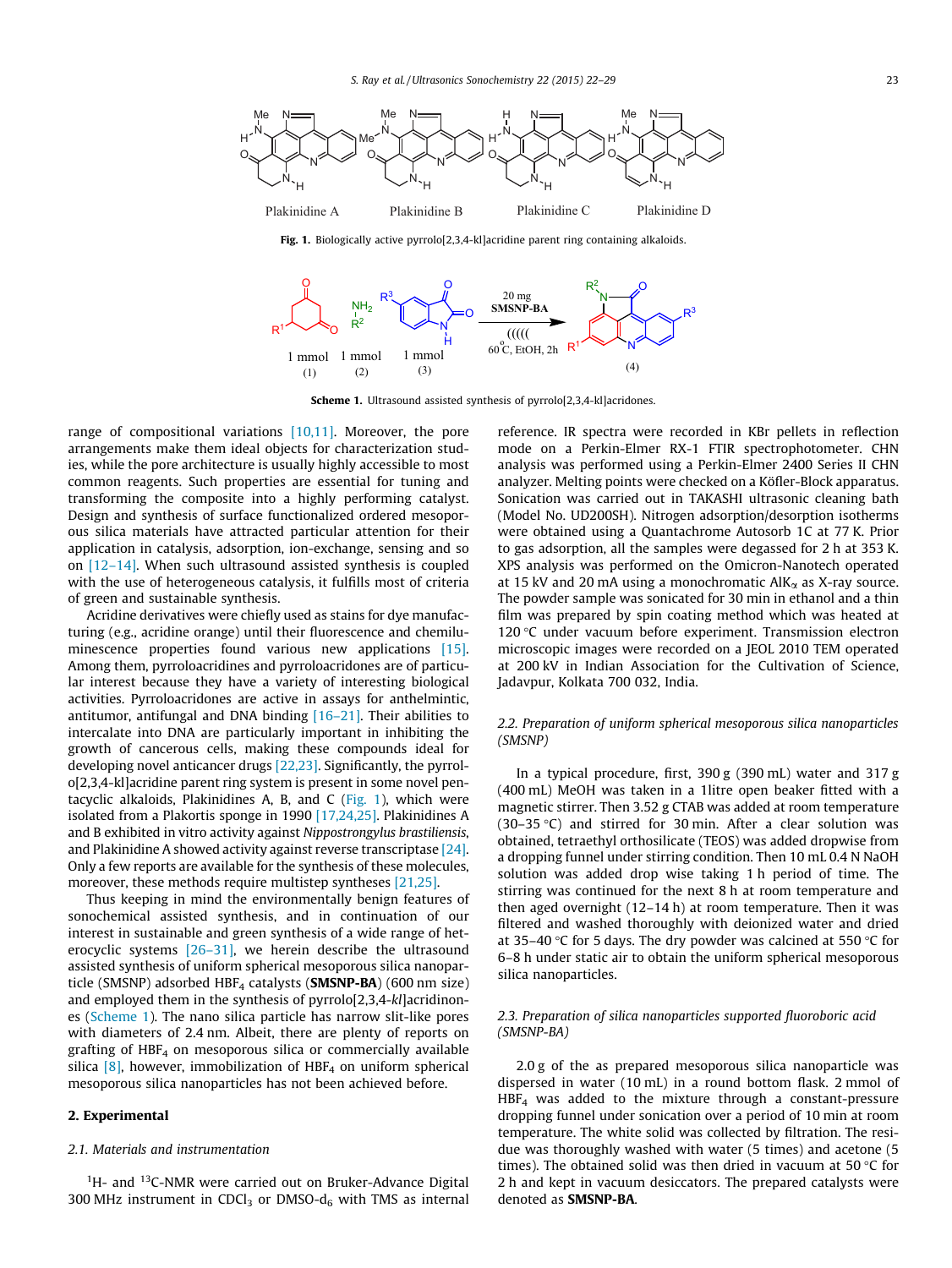## 2.4. General synthesis of the pyrrolo[2,3,4-kl]acridinone derivatives

All the reactions were carried out in round bottomed flask. In a typical reaction a mixture of cyclic-1,3-diketones (1) (1 mmol) and different amines (2) (1 mmol) in EtOH (4 ml) were placed on an ultrasonic bath and irradiated for 20 min at  $60^{\circ}$ C using 20 mg SMSNP-BA. Then isatin (3) (1 mmol) was added and irradiation was continued for next 100 min at  $60^{\circ}$ C. The completion of the reaction was indicated by the disappearance of the starting materials in thin layer chromatography. The products precipitated out once their formation started. After completion of the reaction, the crude product was filtered. The residue contained both the crude product and the catalyst. Then the product was taken in dichloromethane (DCM) and filtered again to separate the product as filtrate from the catalyst (as residue). The DCM was evaporated in rotary evaporator and the crude product was further purified by silica gel column chromatography using EtOAc/petroleum ether (8%/92% v/v) as eluent.

All compounds were synthesized and characterized by IR, NMR, CHN and X-ray single crystal analysis. Spectral data of the unknown compounds are given in the main manuscript and that of all other compounds are given in Supporting Information.

### 2.4.1. Spectral data of the unknown compounds

2.4.1.1. 9-bromo-2-p-tolylpyrrolo[2,3,4-kl]acridin-1(2H)-one (4a). Red solid, m.p. 182–184 °C (EtOAc/DCM 1:1); IR (KBr) 2924, 2342, 1710, 1632, 1507, 1458, 1325, 1110, 1078, 825 cm<sup>-1</sup>; <sup>1</sup>H NMR (300 MHz, CDCl<sub>3</sub>)  $\delta$ : 9.05 (1H, d, J = 2.1 Hz), 8.26 (1H, d,  $J = 9.3$  Hz), 7.96 (1H, dd,  $J = 9$  Hz,  $J = 2.1$  Hz), 7.83 (1H, d,  $J = 9.0$  Hz), 7.69 (1H, t,  $J = 8.7$  Hz), 7.49 (2H, d,  $J = 8.4$  Hz), 7.39 (2H, d, J = 8.1 Hz), 6.97 (1H, d, J = 6.9 Hz), 2.47 (3H, s); <sup>13</sup>C NMR (75 MHz, CDCl3) d: 166.7, 150.2, 146.6, 140.3, 137.8, 134.4, 132.1, 131.9, 130.2, 126.6, 126.3, 125.7, 124.4, 123.4, 122.5, 119.9, 106.4, 21.2; Anal. Calcd for C<sub>21</sub>H<sub>13</sub>BrN<sub>2</sub>O: C, 64.80; H, 3.37; N, 7.20. Found: C, 64.84; H, 3.35; N, 7.24.

2.4.1.2. 2-benzyl-9-bromopyrrolo[2,3,4-kl]acridin-1(2H)-one (4b). Red solid, m.p. 168-170 °C (EtOAc/DCM 1:1); IR (KBr) 3398, 2919, 1710, 1631, 1512, 1461, 1112, 775 cm<sup>-1</sup>; <sup>1</sup>H NMR  $(300 \text{ MHz}, \text{CDCl}_3)$   $\delta$ : 9.03 (1H, s), 8.24 (1H, d, J = 9.6 Hz), 7.94 (1H, dd,  $J = 9$  Hz,  $J = 2.1$  Hz), 7.75 (1H, d,  $J = 8.7$  Hz), 7.58 (1H, t,  $J = 7.8$  Hz),  $7.42 - 7.28$  (5H, m), 6.76 (1H, d,  $J = 6.9$  Hz), 5.16 (1H, s); Anal. Calcd for  $C_{21}H_{13}BrN_2O$ : C, 64.80; H, 3.37; N, 7.20. Found: C, 64.81; H, 3.36; N, 7.22.

2.4.1.3. 9-Bromo-2-(3,4-dimethylphenyl)-2H-pyrrolo[2,3,4-kl]acridin-1-one (4d). Red solid, m.p. 192–194 °C (EtOAc/DCM 1:1); IR (KBr) 2922, 2346, 1713, 1631, 1508, 1459, 1323, 1111, 1079 cm<sup>-1</sup>; <sup>1</sup>H NMR (300 MHz, CDCl<sub>3</sub>)  $\delta$ : 9.04 (1H, d, J = 2.1 Hz), 8.27 (1H, d,  $J = 9.3$  Hz), 7.95 (1H, dd,  $J = 9.0$  Hz,  $J = 2.1$  Hz), 7.82 (1H, d,  $J = 9.0$  Hz), 7.68 (1H, t,  $J = 7.2$  Hz), 7.38–7.29 (3H, m), 7.0–6.76 (1H, m), 2.37 (6H, s); <sup>13</sup>C NMR (75 MHz, CDCl<sub>3</sub>)  $\delta$ : 166.2, 153.0, 149.4, 145.9, 140.0, 137.7, 136.2, 134.1, 133.1, 131.6, 131.5, 130.2, 129.6, 126.6, 125.9, 124.0, 123.0, 122.8 119.5, 114.8, 106.2, 19.6, 19.1; Anal. Calcd for  $C_{22}H_{15}BrN_2O$ : C, 65.52; H, 3.75; N, 6.95. Found: C, 65.57; H, 3.76; N, 6.91.

2.4.1.4. 9-Chloro-2-butyl-2H-pyrrolo[2,3,4-kl]acridin-1-one (4j). Red solid, m.p. 132–134 °C (EtOAc/DCM 1:1); IR (KBr) 3060, 2956, 2932, 2874, 2372, 1691, 1631, 1508, 1461, 1307, 1082 cm<sup>-1</sup>; <sup>1</sup>H NMR (300 MHz, CDCl<sub>3</sub>)  $\delta$ : 8.76 (1H, d, J = 2.4 Hz), 8.27 (1H, d,  $J = 9.0$  Hz), 7.79–7.64 (3H, m), 6.86 (1H, d,  $J = 6.6$  Hz), 3.94 (2H, t, J = 7.2 Hz), 1.86–1.76 (2H, m), 1.50–1.42 (2H, m), 0.99 (3H, t,  $J = 7.2$  Hz); <sup>13</sup>C NMR (75 MHz, CDCl<sub>3</sub>)  $\delta$ : 167.5, 149.9, 146.3, 140.3, 135.5, 133.1, 132.1, 131.8, 127.4, 122.8, 122.0, 120.0,

105.1, 40.4, 30.9, 20.2, 13.7; Anal. Calcd for  $C_{18}H_{15}C/N_2O$ : C, 69.57; H, 4.86; N, 9.01. Found: C, 69.52; H, 4.88; N, 9.00.

2.4.1.5. 2-butylpyrrolo[2.3.4-kl]acridin-1(2H)-one  $(4k)$ . Red solid, m.p. 128-130 °C (EtOAc/DCM 1:1); IR (KBr) 2952, 2931, 2874, 1692, 1631, 1502, 1464, 1301, 1088 cm<sup>-1</sup>; <sup>1</sup>H NMR (300 MHz, CDCl<sub>3</sub>)  $\delta$ : 8.88 (1H, d, J = 8.4 Hz), 8.51 (1H, d, J = 8.4 Hz), 7.94– 7.72 (4H, m),  $6.91 - 6.89$  (1H, m), 3.95 (2H, t,  $J = 7.2$  Hz), 1.82-1.75  $(2H, m)$ , 1.42–1.40  $(2H, m)$ , 0.96  $(3H, t, J = 7.2 Hz)$ ; Anal. Calcd for  $C_{18}H_{16}N_2O$ : C, 78.24; H, 5.84; N, 10.14. Found: C, 78.21; H, 5.84; N, 10.17.

2.4.1.6. 9-bromo-2-(3,4-dimethylphenyl)-4-phenylpyrrolo[2,3,4 kl]acridin-1(2H)-one (4m). Red solid, m.p. 234-236 °C (EtOAc) DCM 1:1); IR (KBr) 3428, 1715, 1636, 1498, 1463, 1329, 1128, 1071, 732, 497 cm<sup>-1</sup>; <sup>1</sup>H NMR (300 MHz, CDCl<sub>3</sub>)  $\delta$ : 9.04 (1H, d,  $J = 1.8$  Hz), 8.28 (1H, d,  $J = 9.6$  Hz), 8.00–7.97 (1H, m), 7.69 (2H, d,  $J = 6.9$  Hz), 7.52–7.20 (8H, m), 2.37 (6H, s); <sup>13</sup>C NMR (75 MHz, CDCl3) d: 167.0, 156.6, 147.0, 146.7, 146.6, 140.8, 138.3, 136.7, 134.4, 132.1, 130.7, 129.1, 128.6, 127.6, 127.2, 126.5, 126.4, 124.1, 123.4, 123.3, 119.9, 119.5, 107.3, 20.0, 19.5; Anal. Calcd for C28H19BrN2O: C, 70.15; H, 4.00; N, 5.84. Found: C, 70.18; H, 4.00; N, 5.84.

## 3. Results and discussion

#### 3.1. Characterization of catalyst

#### 3.1.1. XPS analysis

XPS binding energy profile of the SMSNP-BA material is shown in Fig. 2. The peak at 180.6 eV could be assigned due to the presence of B 1s in the material (Fig. 2a). On the other hand the major peak at 691.1 eV could be attributed to the presence of F 1s in **SMSNP-BA** (Fig. 2b) [32]. The broad peaks at 158.5 and 107.6 eV could be attributed to the Si 2s and Si 2p. It confirmed the presence of  $Si<sup>4+</sup>$  with +4 oxidation states with four oxygen neighbors (Figure given in Supporting Information). Further, strong peak at 536.8 eV is responsible for the ejection of electron from O 1s of the covalently bonded oxygen atom. Elemental analysis from the  $XPS$  data suggested that the loading of HBF<sub>4</sub> on silica is 0.56 mmol/g. This elemental analysis data further confirms the stoichiometry of F:B at exactly 4.0, and thus mesoporous silica matrix is functionalized with  $HBF<sub>4</sub>$  in **SMSNP-BA**.

#### 3.1.2. Nitrogen adsorption analysis

The  $N_2$  adsorption/desorption isotherms and corresponding pore size distribution of silica supported HBF<sub>4</sub> catalyst is shown in Fig. 3. Brunauer–Emmett–Telller (BET) surface area, average pore diameter and pore volume of **SMSNP-BA** are estimated from



Fig. 2. XPS profile of B1s (a) and F1s (b) of SMSNP-BA.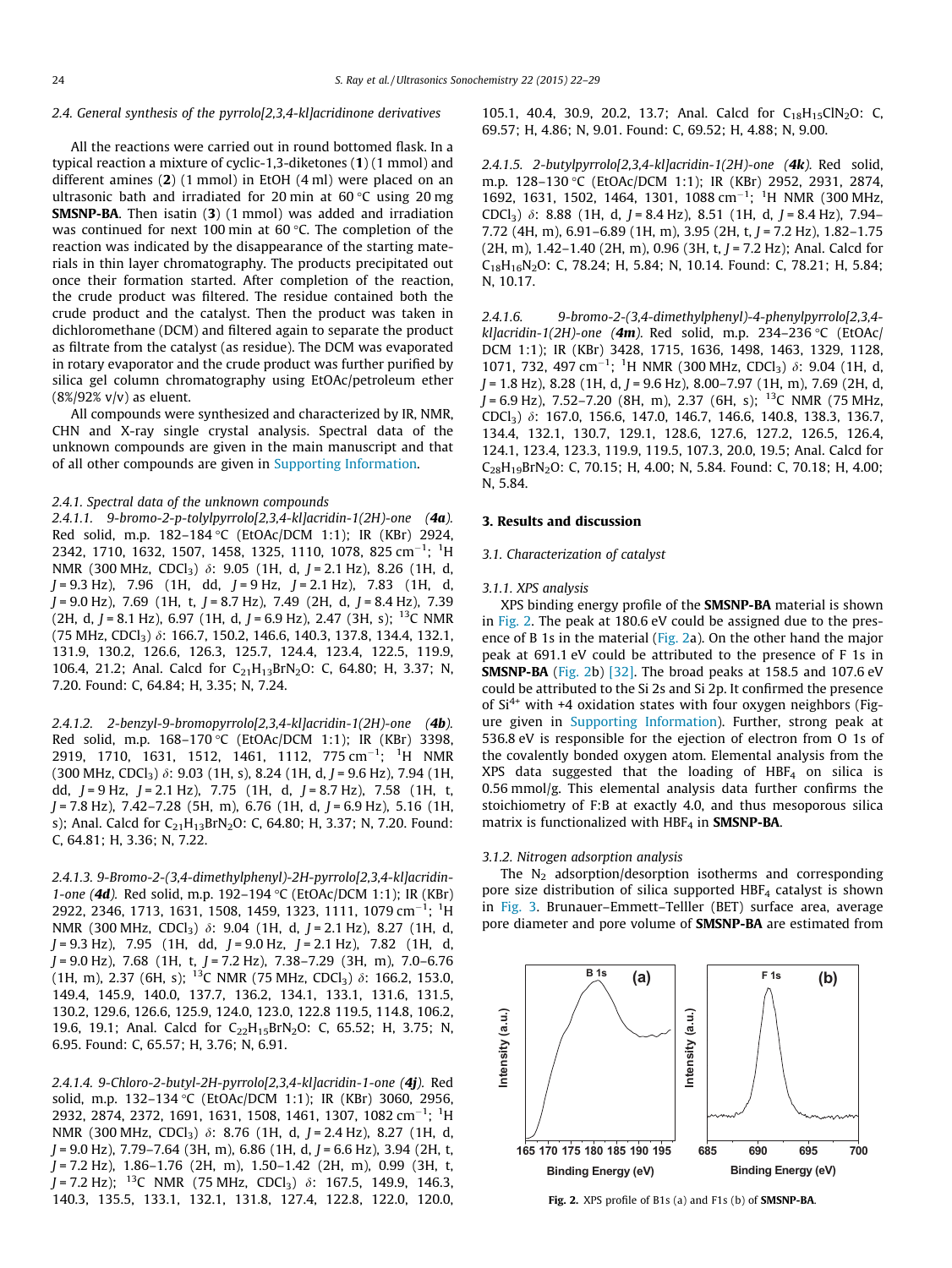

Fig. 3. N<sub>2</sub> adsorption isotherm and pore size distribution of SMSNP-BA. Adsorption points are marked by filled circle whereas those for desorption are marked by empty circles.



Fig. 4. HRTEM images of SMSNP-BA (Panel a, b, c) and SMSNP (Panel d).

the adsorption/desorption isotherms. The isotherm can be classified into typical type IV characteristic (Panel a) of mesoporous materials together with a H4 type hysteresis loop, indicating substantial textural mesoporosity. The BET surface area for **SMSNP-BA** is 3.41  $\times$  10<sup>4</sup> cm<sup>2</sup>/gm and pore volume 0.22 cm<sup>3</sup>/gm. Corresponding pore size distribution employing non-local density functional theory (NLDFT) model is shown in the panel b. The pore size distribution shows peaks at 2.4 nm for SMSNP-BA. We can find that the surface area of the SMSNP-BA (3.41  $\times$  10<sup>4</sup> cm<sup>2</sup>/gm) decreases when compared to pure silica  $(6.00 \times 10^4 \,\mathrm{cm}^2/\mathrm{g})$  and

pore volume also decreases. Therefore,  $HBF<sub>4</sub>$  is adsorbed strongly at the surface of the silica nanoparticles while not fully occupying the total available interparticle space, thereby still leaving room for N<sub>2</sub> adsorption and molecular transport.

## 3.1.3. HR TEM images of SNSNP-BA

Representative HRTEM images of material SMSNP-BA is shown in Fig. 4. As seen from the TEM images the material is composed of uniform spherical particles of dimension ca. 600 nm throughout the specimen (Panel a); and on magnification of a particular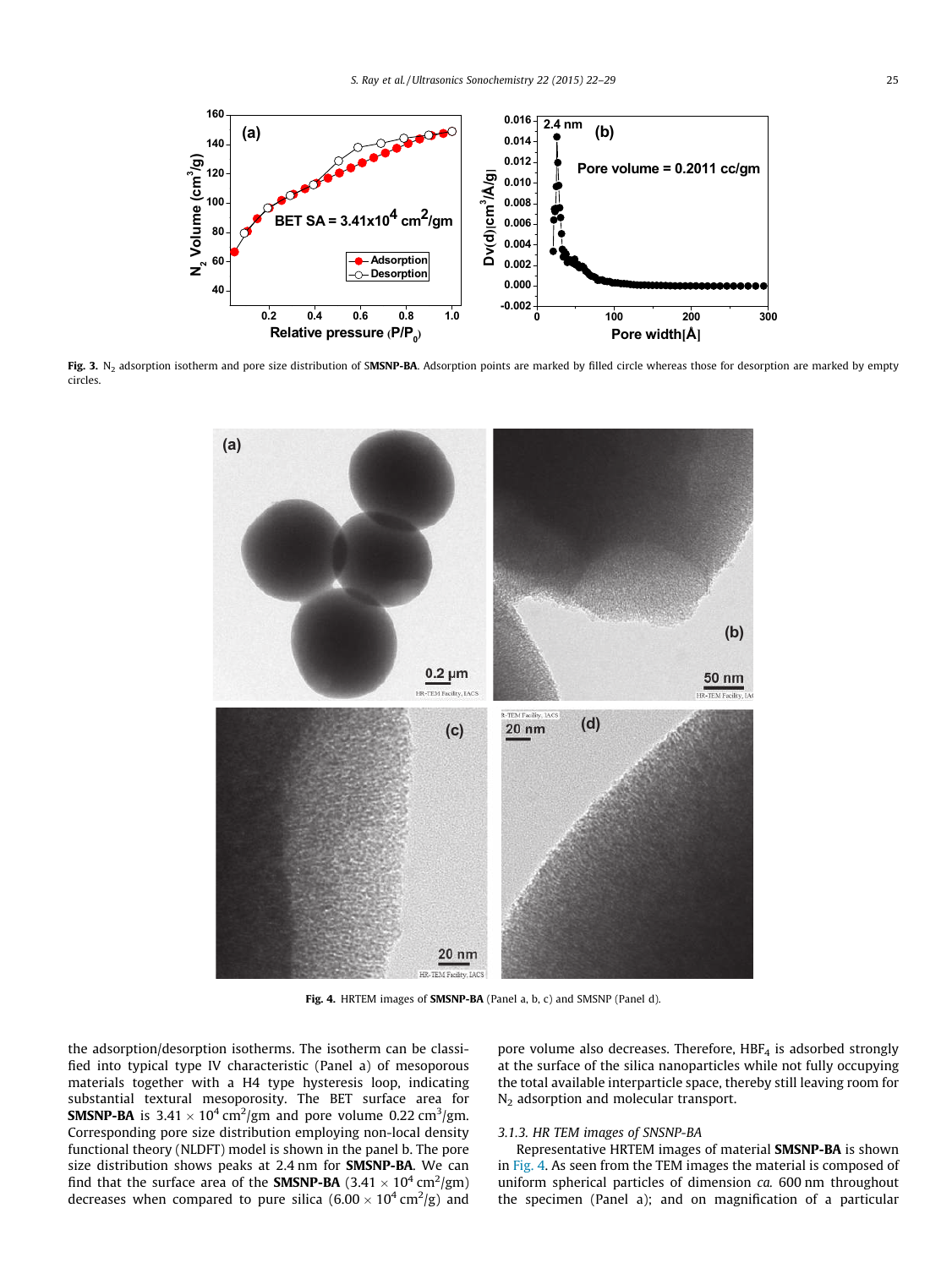

spherical nanoparticle the pores (low density spots) of dimension ca. 2.4 nm are observable (Panel b, c). Therefore, the mesoporous structure of the host silica material (Panel d) remains intact after modification with HBF4. These spherical nanoparticles are of tremendous importance for catalytic purpose because spherical shaped nanoparticles have the possibility of larger interparticle void space, which helps easy diffusion of the reactants and products.

In the EDX spectrum (Fig. 5) of **SMSNP-BA**, the small peaks for fluorine and boron clearly indicate that  $HBF<sub>4</sub>$  is incorporated within the channels of silica.

## 3.2. Synthetic application of the catalyst

Multicomponent reactions enable simultaneous cyclization and functionalization making it possible to efficiently prepare diverse derivatives bearing a variety of functionalities. However, this type of multicomponent tandem cyclization requires several reaction components having multiple reaction sites; an unregulated reaction readily forms a complex mixture of undesired products. Therefore, to synthesize the desired compounds selectively, it is extremely important to control the reactions by appropriate choice of the reaction conditions as well as functionality of the substrates.

| .                                              |  |
|------------------------------------------------|--|
| Optimization reaction conditions. <sup>a</sup> |  |

Table 1

| Therefore, to optimize the reaction condition (Table 1), a series of                                                            |
|---------------------------------------------------------------------------------------------------------------------------------|
| experiments were conducted both under ultrasonic irradiation                                                                    |
| and conventional heating, taking the reaction of cyclohexane-1,3-                                                               |
| dione (1 mmol), 5-bromoisatin (1 mmol) and 3,4-dimethylaniline                                                                  |
| (1 mmol) as a model reaction. Several common solvents, viz.                                                                     |
| DCE, DCM, toluene, THF, EtOH, MeOH and water were tested                                                                        |
| (Table 1). Though the yield of the reaction increased in high boiling                                                           |
| and polar-protic solvent than low boiling and aprotic and non polar                                                             |
| solvent, the reaction was better in EtOH than in water, possibly due                                                            |
| to less homogeneity of the reaction mixture. Therefore ethanol                                                                  |
| (4 mL) came out as a best choice of solvent. Good to excellent con-                                                             |
|                                                                                                                                 |
| version was achieved with different homogeneous acids like HCl,                                                                 |
| H <sub>2</sub> SO <sub>4</sub> , HClO <sub>4</sub> , TfOH, PTS, HPF <sub>6</sub> , HBF <sub>4</sub> etc. However, they required |
| repeated work-up, neutralization of strong acids and extensive                                                                  |
| chromatographic purification. Ultimately the isolated yields were                                                               |
| not good (Table 1, entries 1-7). Compared to these homogeneous                                                                  |
| catalysts, heterogeneous silica supported HBF <sub>4</sub> catalyst afforded                                                    |
| better yields of the desired compound (Table 1, entries 8). Simi-                                                               |
| larly, temperature appeared to play a significant role because the                                                              |
| yield of pyrroloacridinone was not satisfactory at room tempera-                                                                |
| ture (30-35 °C) for conventional heating (Table 1, entries 9). For                                                              |
| ultrasound assisted synthesis moderate yield of pyrroloacridinone                                                               |
| was obtained at room temperature (Table 1, entries 9). However,                                                                 |
| the yield was sufficiently high at $55-60$ °C under ultrasonic irradi-                                                          |
| ation (Table 1, entries 8). It is pertinent to mention that, in each of                                                         |
| the above mentioned reactions the yields of the pyrroloacridinones                                                              |
| were always greater for ultrasound assisted synthesis than for con-                                                             |
| ventional heating (Table 1). Thus the best yield, cleanest reaction,                                                            |
| and most facile work-up were achieved employing 1.0 equiv of                                                                    |
| each of cyclohexane-1,3-dione (1 mmol), isatin (1 mmol) and 3,4-                                                                |
| dimethylaniline (1 mmol) under ultrasonic irradiation, employing                                                                |
| 20 mg of silica supported $HBF4$ as the right choice of catalyst and                                                            |
| was demonstrated to be the key to obtain good to excellent yields                                                               |
| of pyrrolo[2,3,4-kl]acridinones (entry 8). The higher activity of the                                                           |
| catalyst under sonochemical conditions can be explained based on                                                                |
| higher adsorption and mass transfer of organic molecules on the                                                                 |
| catalyst surface, which are due to the shockwave and microjets                                                                  |
| formed [33]. Symmetrical cavitation and symmetrical collapse of                                                                 |
| bubbles in the liquid medium is very common; however if cavita-                                                                 |
| tion bubbles are formed at or near a solid surface the dynamics of                                                              |
| cavity collapse change drastically $[2]$ . In homogeneous systems,                                                              |

| Entry           | Catalyst                       | Solvent (4 mL) | Temp $(^{\circ}C)$ | Conventional heating |       | Ultrasound irradiation |       |
|-----------------|--------------------------------|----------------|--------------------|----------------------|-------|------------------------|-------|
|                 |                                |                |                    | %Yield <sup>b</sup>  | TOF/h | %Yield <sup>b</sup>    | TOF/h |
|                 | HCl                            | EtOH           | $55 - 60$          | 30                   | 14.3  | 68                     | 42.8  |
| 2               | H <sub>2</sub> SO <sub>4</sub> | EtOH           | $55 - 60$          | 33                   | 15.6  | 66                     | 41.7  |
| 3               | HClO <sub>4</sub>              | EtOH           | $55 - 60$          | 35                   | 16.5  | 70                     | 43.7  |
| 4               | <b>TfOH</b>                    | EtOH           | $55 - 60$          | 40                   | 18.7  | 71                     | 43.9  |
| 5               | <b>PTS</b>                     | EtOH           | $55 - 60$          | 42                   | 19.7  | 75                     | 44.8  |
| 6               | HPF <sub>6</sub>               | EtOH           | $55 - 60$          | 45                   | 21.0  | 76                     | 44.9  |
|                 | HBF <sub>4</sub>               | EtOH           | $55 - 60$          | 48                   | 22.4  | 81                     | 51.1  |
| 8 <sup>c</sup>  | <b>SMSNP-BA</b>                | EtOH           | $55 - 60$          | 60                   | 27.7  | 95                     | 56.4  |
| 9 <sup>c</sup>  | <b>SMSNP-BA</b>                | EtOH           | $30 - 35$          | 22                   | 10.7  | 49                     | 28.4  |
| 10 <sup>c</sup> | <b>SMSNP-BA</b>                | <b>DCM</b>     | $25 - 30$          | 15                   | 7.1   | 34                     | 22.1  |
| 11 <sup>c</sup> | <b>SMSNP-BA</b>                | DCE            | $55 - 60$          | 49                   | 22.8  | 61                     | 40.1  |
| 12 <sup>c</sup> | <b>SMSNP-BA</b>                | Toluene        | $55 - 60$          | 53                   | 24.6  | 80                     | 49.9  |
| 13 <sup>c</sup> | <b>SMSNP-BA</b>                | Acetone        | $50 - 55$          | 15                   | 7.2   | 38                     | 26.0  |
| 14 <sup>c</sup> | <b>SMSNP-BA</b>                | <b>THF</b>     | $55 - 60$          | 28                   | 12.3  | 51                     | 30.7  |
| 15 <sup>c</sup> | <b>SMSNP-BA</b>                | MeOH           | $55 - 60$          | 43                   | 20.1  | 62                     | 40.6  |
| 16 <sup>c</sup> | <b>SMSNP-BA</b>                | $H_2O$         | $55 - 60$          | 50                   | 23.2  | 88                     | 53.2  |

<sup>a</sup> Reaction conditions: Cyclohexane-1,3-dione (1 mmol), 5-bromoisatin (1 mmol), 3,4-dimethylaniline, different catalysts (0.1 mmol for homogeneous catalysts and 20 mg for heterogeneous catalysts), 2 h.

**b** Isolated Yields.

 $\epsilon$  The loading of active site for the silica-HBF<sub>4</sub> catalyst (SMSNP-BA) is 0.56 mmol/g.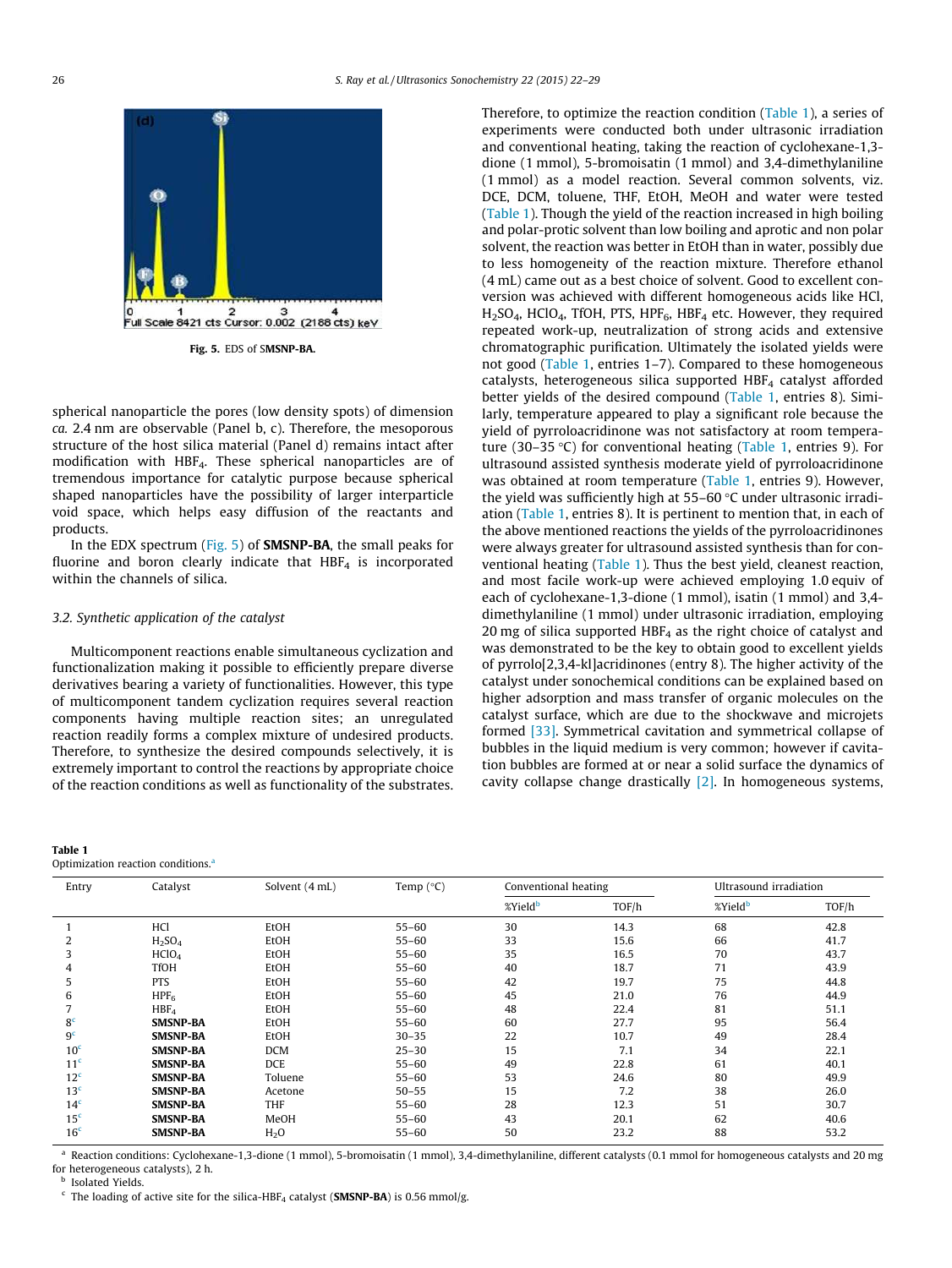the cavity remains spherical during collapse because its surroundings are uniform. However, close to a solid boundary, cavity collapse is asymmetric and creates high-speed jets of liquid (with velocities of approximately  $10^4$  cm/s). These jets hit the surface with tremendous force. This process can produce newly exposed highly reactive catalyst surfaces and increase the mass transfer to the surface of the catalyst [34,35]. Therefore, in the present reaction, the shock waves and high speed jets are probably the reason for the enhancement in the rate and yield of the target molecules under sonic condition.

With the optimized conditions in hand, to delineate this approach, the scope and generality of this protocol was next examined by employing various amines and isatins. An assembly of 14 compounds was synthesized using this protocol (Scheme 2). For precursors 2 bearing either electron-donating or electronwithdrawing substituents on the aromatic ring, the reactions all proceeded very smoothly to provide the corresponding pyrrolo[2,3,4-kl]acridinones. Acid-sensitive methoxy-substituted aryl amines as well as aliphatic amine reacted very efficiently with no side reactions. Therefore, the present silica-fluoroboric acid catalyzed protocol has a general applicability accommodating a variety of substitution patterns. Aromatic amine having substituents in ortho, meta and para positions reacted well to give the corresponding product in excellent yields. The synthetic route is facile, convergent, and allows easy placement of a variety of substituents around the periphery of the heterocyclic ring system. Worth mentioning the product structure was unambiguously proved by X-ray single crystal analysis of 4e (Fig. 6) (CCDC 1006462).

A mechanism portraying the probable sequence of events for the synthesis of pyrrolo[2,3,4-kl]acridinones is shown in Scheme 3. It is thought that, the reaction proceeds via a cascade of condensation reactions. Condensation of amine with cyclic-1,3-diketone forms enaminoketone (5) which in turn condenses with isatin to give intermediate 7. Translactamization of 7 affords intermediate 8 which undergoes cyclocondensation to afford intermediate 9. Subsequent aromatization of intermediate 9 gives the desired product product  $(4)$ .<sup>11a</sup> Compound 5 was also formed by the reaction of cyclic-1,3-diketone with amine in presence of SMSNP-BA catalyst in ethanol under ultrasound sonication at  $55-60$  °C. This compound on reaction with isatin produced the target molecule (4). Thus the intermediacy of enaminoketone (5) in this reaction is established.

## 3.3. Catalyst stability and recycling

In order to prove that the reaction is heterogeneous, a standard leaching experiment was conducted. A mixture of dimedone, 5 bromoisatin and 3,4-dimethylaniline in ethanol was allowed to



Scheme 2. Structures of the synthesized pyrrolo[2,3,4-kl]acridones.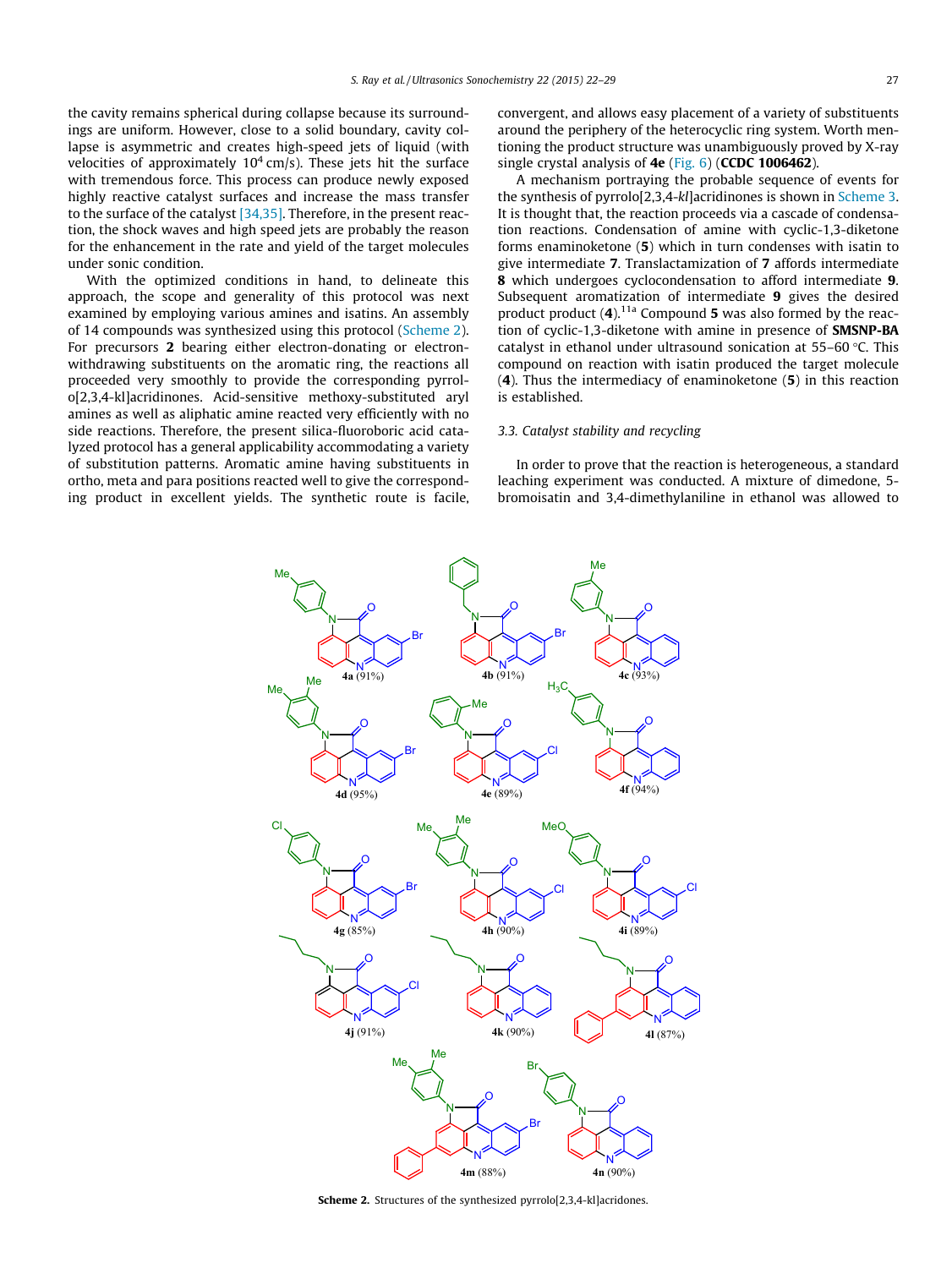

Fig. 6. X-ray single crystal structure of 4e (CCDC 1006462).



Scheme 3. Probable mechanism for the formation of pyrrolo[2,3,4-kl]acridones.